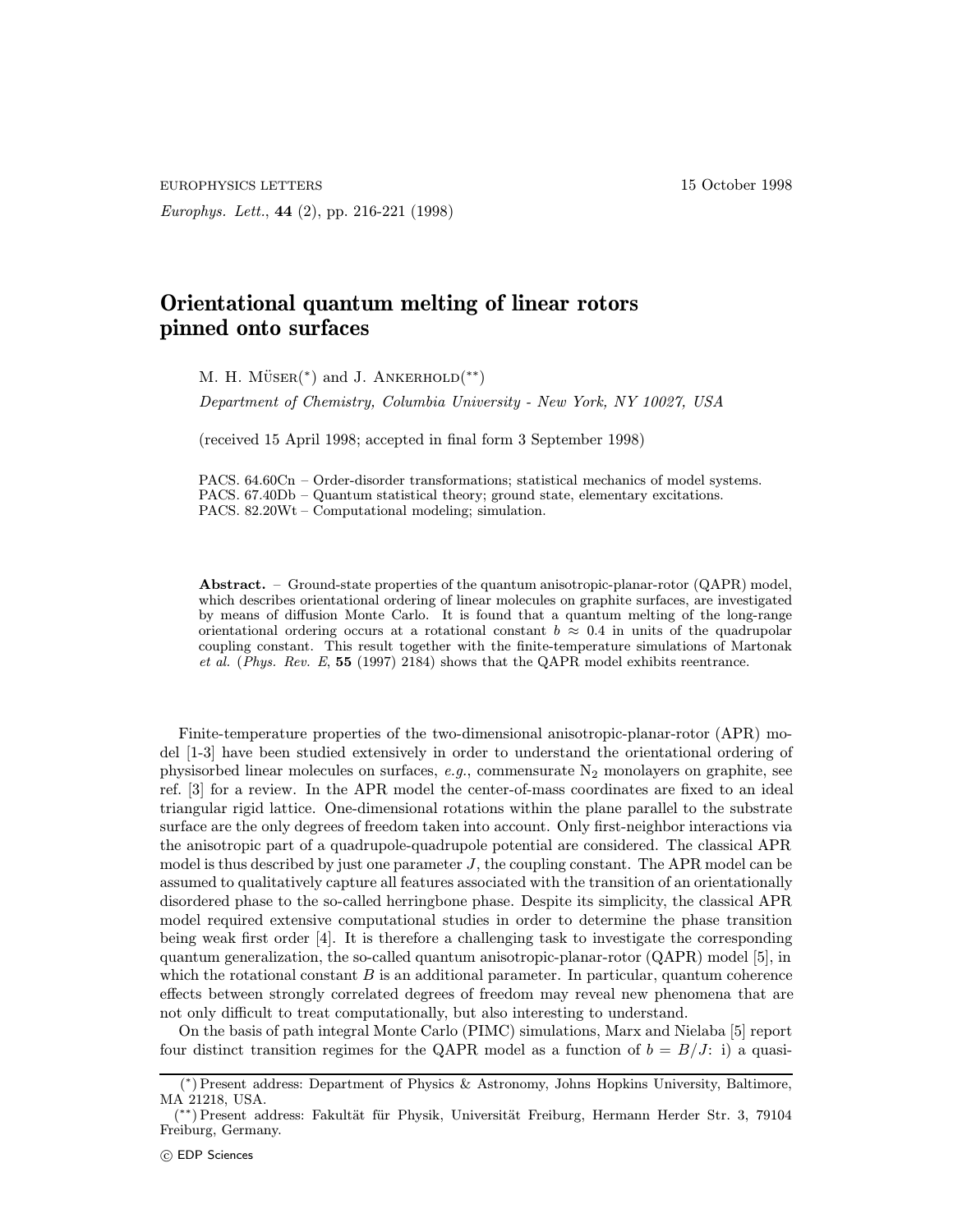classical regime with an ordered ground-state (non-zero order parameter M at temperature  $T = 0$  for small values of b) and  $\partial M/\partial T \leq 0$  at any temperature. ii) A crossover behavior with residual ground state order but the occurrence of *positive*  $\partial M/\partial T$  for intermediate values of b; iii) absence of order in the ground state, thermally induced ordering upon heating, followed by thermally induced reentrance into the disordered phase upon further heating; iv) absence of order at any temperature for large values of  $b$ . Thus in regimes iii) and iv), quantum fluctuations are supposed to be strong enough to destroy the long-range orientational order, where in regime iii) (small) additional thermal fluctuations would lead to an ordering of the rotors. In the following, we will call the transition from regime ii) (intermediate  $b$ ) to regime iii) or regime iv) (larger b) quantum-melting and the thermally induced disorder-order-disorder transition sequence in regime iii) will be called reentrance.

While a recent mean-field treatment by Martonak *et al.* [6] supported the idea of reentrance in the QAPR model, their PIMC simulations did not. In a small region at  $b = 0.63$ , transition temperatures seemingly drop to zero and for  $b > 0.63$  the absence of long-range order at any temperature is presumed. Since PIMC simulations are carried out at finite temperatures it is still questionable where the b driven ground state transition really occurs. Determining the location of the  $T = 0$  transition point in addition to the finite-T phase diagram is therefore crucial to disapprove reentrance or helpful to show the existence of reentrance.

For the range of b where a quantum melting transition might possibly occur ( $b \lesssim 0.6$ ), an experimental realization of the model has not been found yet. Of the two possible candidates,  $N_2$  on graphite is close to the classical limit and  $H_2$  (along with its deuterated isotopes) on graphite is close to the quantum-mechanical limit [7]. However, Raman spectroscopy [8] gives experimental evidence that solid HD under pressure undergoes a reentrance transition. The coupling of residual dipole moments of HD does not need to be considered for the experimentally observed transition, because those couplings are so small that they can only become important at much lower temperatures than the observed reentrance temperature. For this case of two-dimensional rotations of linear molecules interacting dominantly via a quadrupolar potential, the possibility of quantum melting and reentrance has first been suggested [9, 10] theoretically. These predictions, however, have been based upon a simple mean-field theory involving uncontrolled approximations. In fact, a model that assumes Gaussian fluctuations around equilibrium positions can be shown to give always smaller upper bounds for the ground state energy for any value  $0 < b < \infty$  than a self-consistent treatment, which is analogous to the mean-field approximation [11]. This Gaussian model predicts a non-zero order parameter for any finite value of b. Hence it is not necessarily obvious that there is a quantum melting transition at  $T = 0$  at all.

The intention of this letter is to study the  $T = 0$  properties of the QAPR model such that the underlying quantum mechanics are not subject to uncontrolled approximations. Conclusions for the existence and the mechanism of reentrance can be drawn based on this study and known finite-temperature results. We consider the free-field N-particle Hamiltonian

$$
H_0 = -B\sum_{i=1}^N \frac{\partial^2}{\partial \varphi_i^2} + J \sum_{\langle i,j\rangle} \cos\left(2\varphi_i + 2\varphi_j - 4\phi_{i,j}\right),\tag{1}
$$

with  $\varphi_i$  the angle of the molecule pinned at site  $\underline{R}_i$  of the triangular lattice and  $\phi_{i,j}$  the six phase angles that measure the angle between neighboring sites  $\underline{R}_i$  and  $\underline{R}_j$ . The ordering process can be described by a three-component order parameter

$$
\phi_{\alpha} = \frac{1}{N} \sum_{i=1}^{N} \sin(2\phi_i - 2\eta_{\alpha}) \exp\left[i\underline{Q}_{\alpha} \cdot \underline{R}_i\right]
$$
\n(2)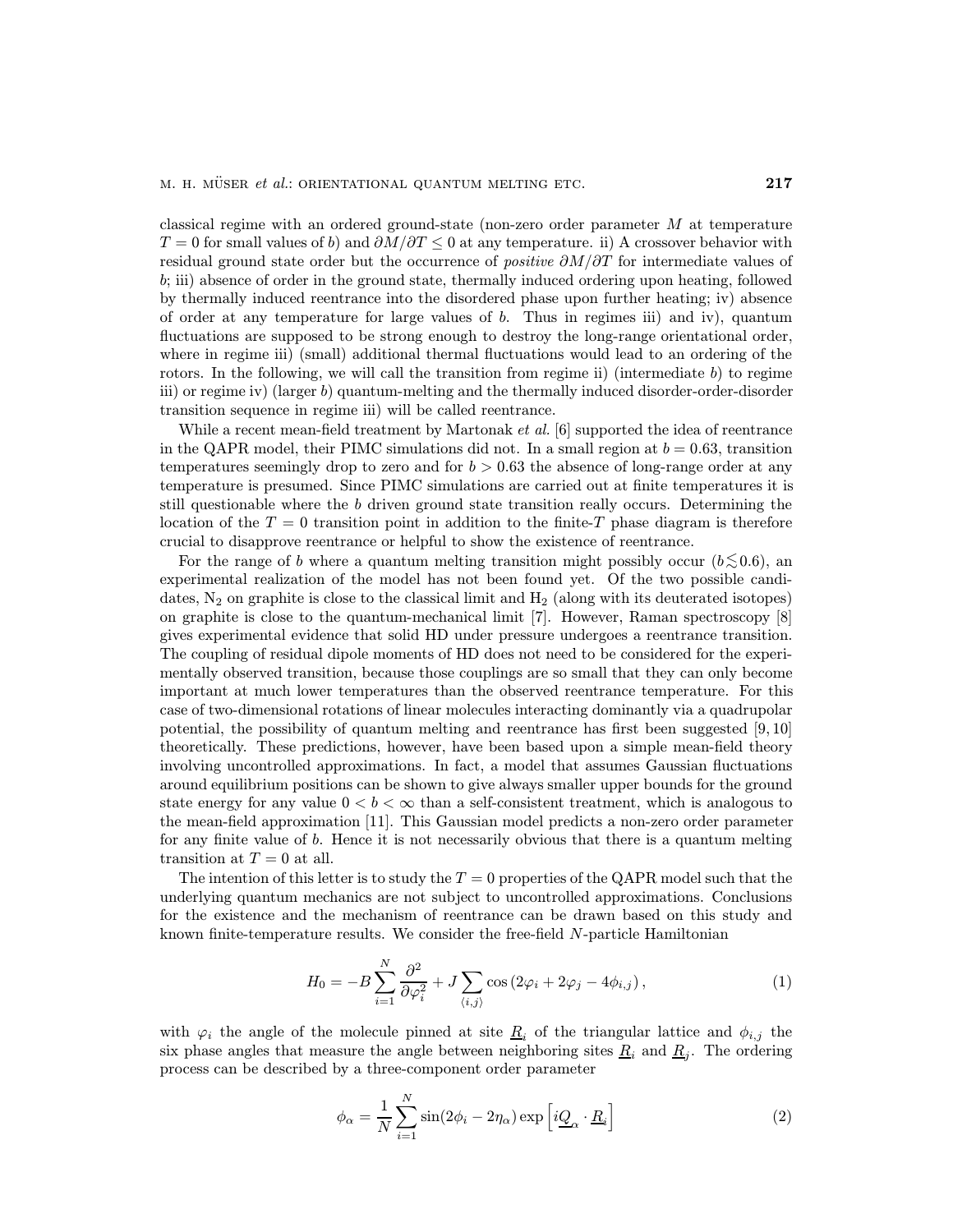with  $Q_1 = 2\pi(0, 2/\sqrt{3}), Q_2 = 2\pi(-1, -1/\sqrt{3}), Q_3 = 2\pi(1, -1/\sqrt{3}),$  and  $\eta_1 = 0, \eta_2 =$  $2\pi/3, \eta_3 = 4\pi/3$ . Accordingly, a field-dependent Hamiltonian can be defined as  $H = H_0 - h_1 \phi_1$ .

In the present letter this model is investigated by means of diffusion Monte Carlo (DMC) [12], in principle an exact numerical method to calculate ground state energies. Unlike variational Monte Carlo (VMC) and mean-field approximations, DMC does not suffer from uncontrolled systematic errors. For computational details we refer the reader to the reviews [13, 14] and the original literature [12]. Unfortunately observables other than the ground state energies are difficult to determine for many-particles systems using DMC because the wave function is used as the probability measure and not the probability density. One therefore needs to extract information indirectly, e.g., the kinetic energy expectation value per particle  $\langle t_{\text{kin}} \rangle$  can be gained by

$$
\langle t_{\rm kin} \rangle = \frac{1}{N} \frac{\partial \langle H_0 \rangle}{\partial \log B}.
$$
 (3)

Furthermore, the magnetization  $M_1$ , which is defined here as the expectation value of  $\phi_1$ , and also the corresponding susceptibility  $\chi_{11}$ , can be obtained by calculating the ground state energy per particle  $\epsilon_0(h)$  and using the small field expansion

$$
\epsilon_0(h_1) = \epsilon_0(0) - M_1 h_1 - \frac{1}{2} \chi_{11} h_1^2 + O(h_1^3). \tag{4}
$$

Before presenting DMC results we address two approximate treatments, which are found very useful to help in interpreting the quasi-exact results: i) The Gaussian model, which is based on a trial wave function  $\psi_{\mathbf{G}}$  where the rotors carry out fluctuations around equilibrium angles  $\varphi_i^{(eq)}$ , and ii) the Jastrow model with a Jastrow wave function  $\psi_J$  as the trial wave function, *i.e.* 

$$
\psi_{\mathcal{G}} \propto \prod_{i=1}^{N} \left\{ \sum_{n=-\infty}^{+\infty} \exp\left[-\frac{\left(\varphi_i + n\pi - \varphi_i^{(\text{eq})}\right)^2}{4\Delta\varphi^2}\right] \right\} \tag{5}
$$

and

$$
\psi_{\mathcal{J}} \propto \exp\left[-\alpha V\right].\tag{6}
$$

Here,  $\Delta\varphi^2$  and  $\alpha$  are variational parameters to be optimized and V is the total potential energy from eq. (1). It can be shown that the analytically solvable Gaussian model is always ordered, while VMC calculations applied to the Jastrow wave function give a weak first-order  $T = 0$ -phase transition at a rotational constant  $b \approx 0.19$  [11].

Ground state energies for the Gaussian model, the Jastrow model, and from DMC for a system with  $N = 900$  are shown in fig. 1, where we express all energies in units of the coupling parameter J.  $\psi_{\text{J}}$  is used as a guidance wave function in the DMC simulation. It can be seen that the Gaussian model describes ground state energies fairly accurate for  $b \lesssim 0.3$ , while the Jastrow wave function is accurate in the region  $b \gtrsim 0.7$ . Since the Gaussian model shows order for any b and the Jastrow model is disordered for  $b \gtrsim 0.19$ , these approximate treatments of the QAPR model suggest that a quantum melting transition occurs in the intermediate region  $0.3 < b < 0.7$ .

In order to verify this behavior as well as to locate the phase transition more accurately, we calculate with DMC the dimensionless kinetic energy per particle as a function of b by using eq. (3). Due to the fact that within DMC typically 1000 identical replicas have to be simulated in parallel, we limit the system size to  $N = 256$ . In fig. 2, a sudden change in the derivative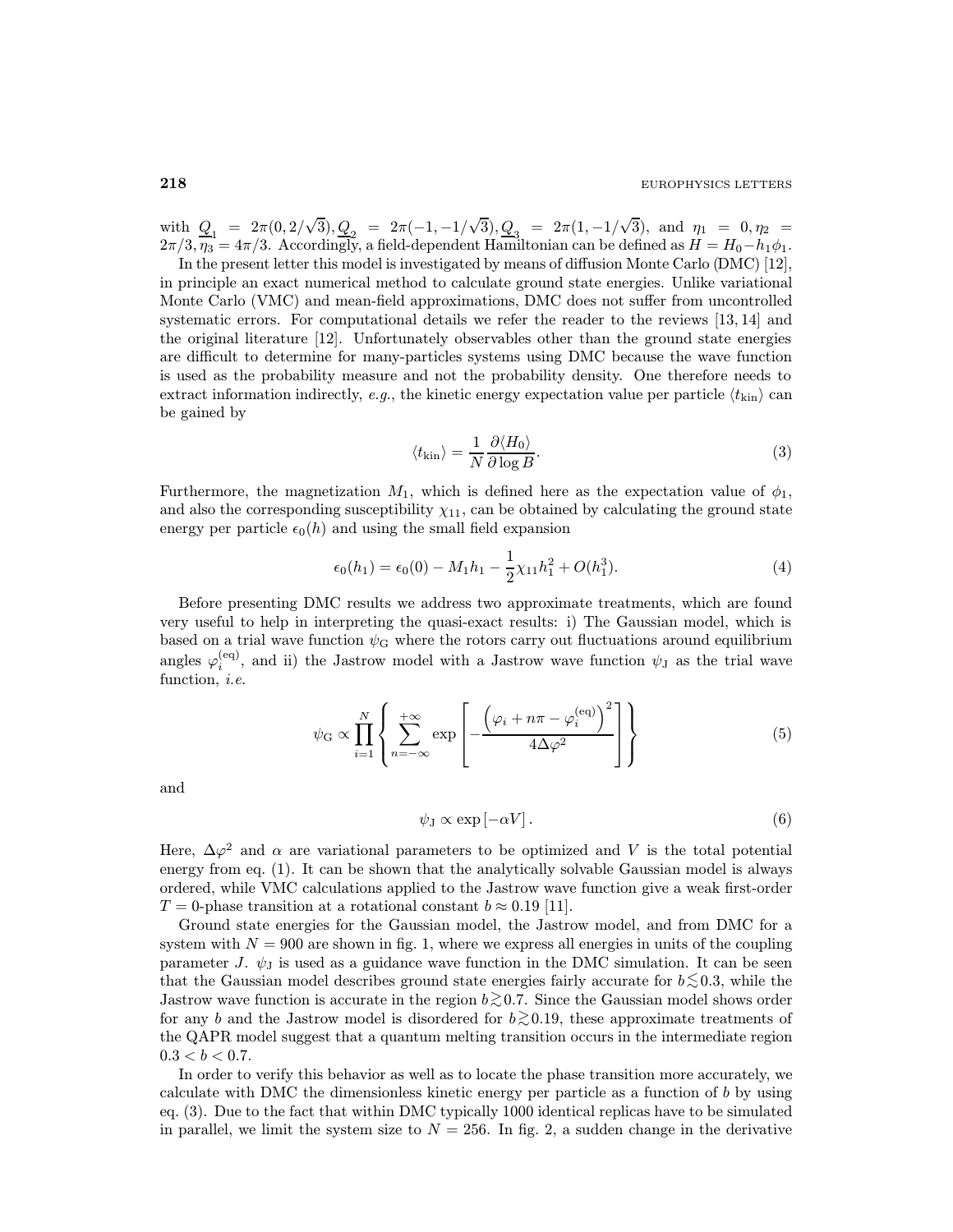

Fig. 1. – Dimensionless ground state energy  $\epsilon_0$  as a function of rotational constant b (circles) for the treatments described in the text. The arrow indicates the order-disorder transition of the Jastrow ansatz. Jastrow ansatz and DMC results were each obtained for  $N = 900$ .

Fig. 2. – Expectation value of dimensionless kinetic energy per particle  $\langle t_{\rm kin} \rangle$  as a function of rotational constant b obtained by DMC for  $N = 256$  and by the Gaussian model. A dashed line is drawn to guide the eye.

of  $\langle t_{\rm kin} \rangle$  near a maximum at  $b \le 0.4$  is striking. In a  $N = 64$  study of the functions  $\epsilon(b)$  and  $\langle t_{\text{kin}}\rangle(b)$ , the kink in the slope of  $\langle t_{\text{kin}}\rangle(b)$  is less obvious. However, one can see that the size effect in  $\epsilon(b)$  is maximal at  $b = 0.4$ . Size effects in  $\epsilon(b)$  are undetectably small outside the region  $0.25 < b < 0.65$ . One can certainly expect the transition to be close to the point where size effects are the most striking.

The kinetic energy in the Gaussian model behaves similarly to the one calculated in the DMC simulation. However, there is no discontinuity in the slope. Within the Gaussian effective one-particle picture the maximum of  $\langle t_{\rm kin} \rangle$  has a simple interpretation. For small values of b, the harmonic approximation applies so that  $\langle t_{\rm kin} \rangle \propto \sqrt{b}$  with corrections due to interwell b, the harmonic approximation applies so that  $\langle t_{\rm kin} \rangle \propto \sqrt{b}$  with corrections due to interwell tunneling of order  $\exp[-1/b]$ . With increasing b these delocalization corrections tend to exceed the barrier height of the cosine potential, which is of order  $1/b$ . Then quantum delocalization starts to suppress the tendency to localize within the wells. Consequently,  $\langle t_{\rm kin} \rangle$  decreases starts to suppress the tendency to localize within the wells. Consequently,  $\langle t_{\rm kin} \rangle$  decreases with further increasing b. The crossover from localization  $(\langle t_{\rm kin} \rangle \propto \sqrt{b})$  to delocalization  $(\langle t_{\rm kin} \rangle \propto 1/b)$  results in a maximum in the intermediate region at  $b \approx 0.4$ . Although different in detail, we suggest that a similar crossover occurs in the N-particle system. Quantum coherence effects extended over many correlated rotors can moreover change the macroscopic behavior discontinuously indicating a phase transition. Such a discontinuity is observed in the slope of  $\langle t_{\rm kin} \rangle$  obtained by DMC at a rotational constant  $b_d \approx 0.4$ , see fig. 2.

Further evidence that there is a phase transition around  $b_d$  can be obtained by exploiting eq. (4), *i.e.* the response of the system due to an external field  $h = h_1$ . Calculations of susceptibilities and cumulants require expensive numerical computations, which are plagued by particularly large statistical errors in the transition region. Instead, we investigate the ground state energy per particle  $\epsilon_0(h)$  for various b and introduce the crossover field  $h_c$ .  $h_c$  is the external field at which the slope of  $\epsilon_0(h)$  becomes constant with increasing h. See fig. 3a) for a schematic definition of  $h_c$ .

For sufficiently small b, the system is ordered in its thermodynamic limit but for finite N tunneling between the various global ground states is always present. As a consequence, the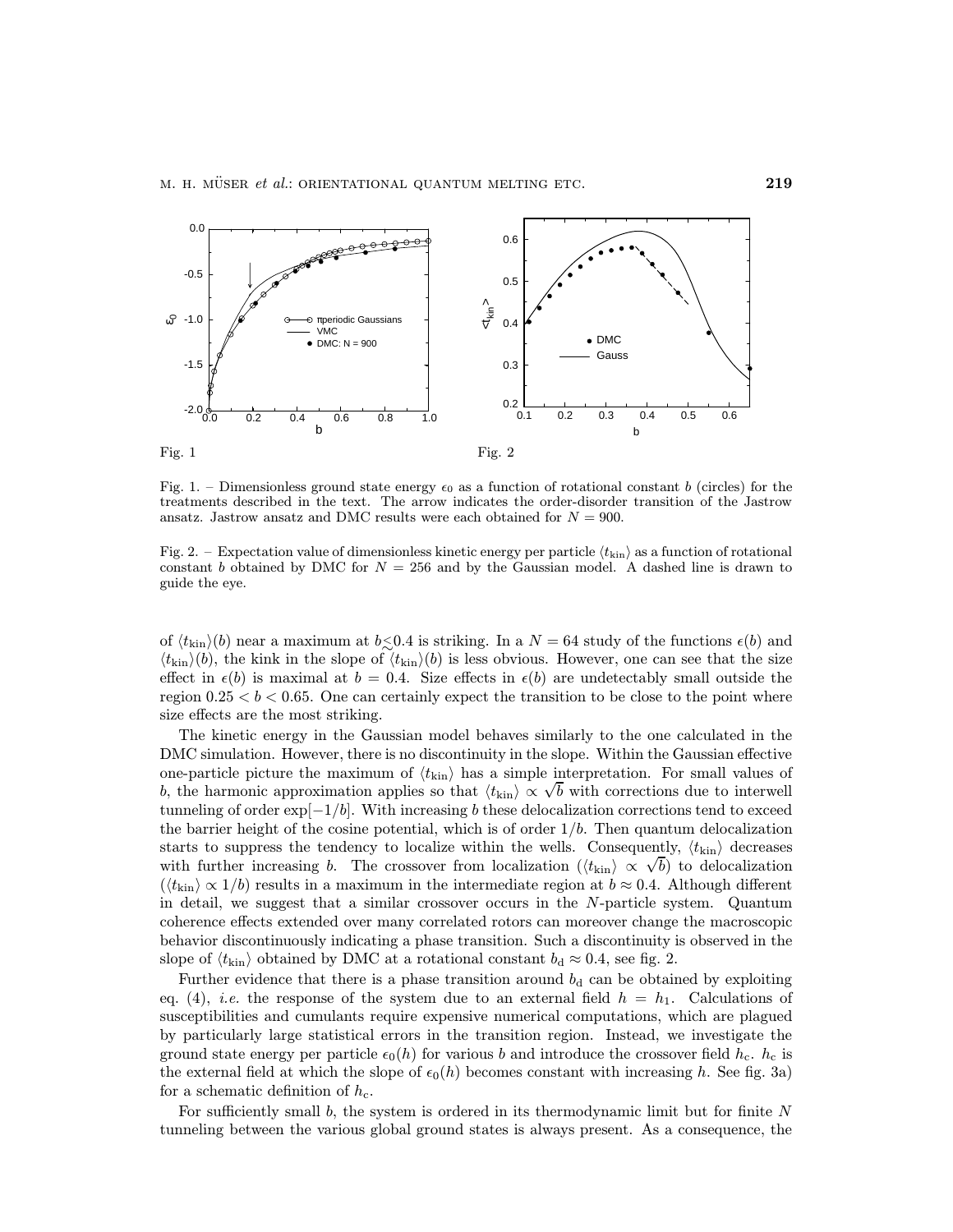

Fig. 3. – a) Ground state energy  $\epsilon_0(h)$  as a function of field h for  $b = 0.3$  and two system sizes N. For  $N = 16$  it is shown schematically how the crossover field  $h_c$ , indicated by the arrow, is obtained. b) Crossover field  $h_c$  as a function of the system size N and for various rotational constants b. The resolution of the crossover field is about 0.0015.

response of a finite system is never strictly linear as  $h$  tends to zero. However, for systems that are ordered in the thermodynamic limit,  $h_c$  can, of course, be expected to decrease as N increases. This effect, which can be seen in fig. 3a) for  $b = 0.3$ , is due to a smaller relative tunneling splitting in the larger system. For a disordered system,  $h_c$  must reach a finite limit since the absolute value for the order parameter is bounded from above, namely saturation takes place at  $M = 1$ . We want to note that in all our studies the used fields were only small perturbations and the responses were always far from saturation. Studies similar to the investigation shown in fig. 3a) have been carried out for various rotational constants. In the regime  $0.4 < b < 0.7$ , one observes a crossover to a predominant linear response in  $\epsilon_0(h)$ where, however,  $h_c$  does not tend to zero as  $N \to \infty$ , see fig. 3b). Instead,  $h_c$  increases with increasing N. This behaviour reflects increasing disorder for increasing system sizes. Given the huge size effects (particularly in the susceptibility) of the classical APR model, where several ten thousand rotors were needed to determine the order of the phase transition, large size effects in  $h_c$  seem plausible for the quantum model. It would certainly be interesting to see at which system sizes saturation in  $h_c$  sets in. Unfortunately, an accurate  $T = 0$  quantum simulation for N significantly larger than 256 does not yet seem to be computationally tractable.

From the size-dependent analysis shown in fig. 3b), we conclude that a quantum melting phase transition takes place within the range  $0.3 < b_c < 0.511$ , presumably  $b \le 0.4$ . Given this result and the PIMC study by Martonak  $et al. [6]$ , who observed thermally driven phase transitions at  $T = 0.3$  and  $b = 0.61$ , it is clear that the QAPR model shows reentrance. A more precise value for  $b_c$  cannot be obtained by a similar size-dependent study due to the enormous numerical effort needed in the transition region. Thus, one can only conjecture that  $b_c$  lies nearby the anomaly in  $\langle t_{\rm kin} \rangle$  at  $b_d \simeq 0.4$  (cf. fig. 2).

In order to understand reentrance we develop the following picture. For  $b$  slightly larger than  $b_c$  the system is disordered at  $T = 0$ . There is, however, a large but finite correlation length. As the system is heated, some rotors are excited from their even parity ground state to the first excited state, which has odd parity. Similar as in the case of a double-well potential, the first excited state is more localized in the bottom of the potential wells. This results in a larger quadrupole moment which in turn acts localizing on neighbored rotors. Consequently, the correlation length increases and might even diverge. Such a scenario seems